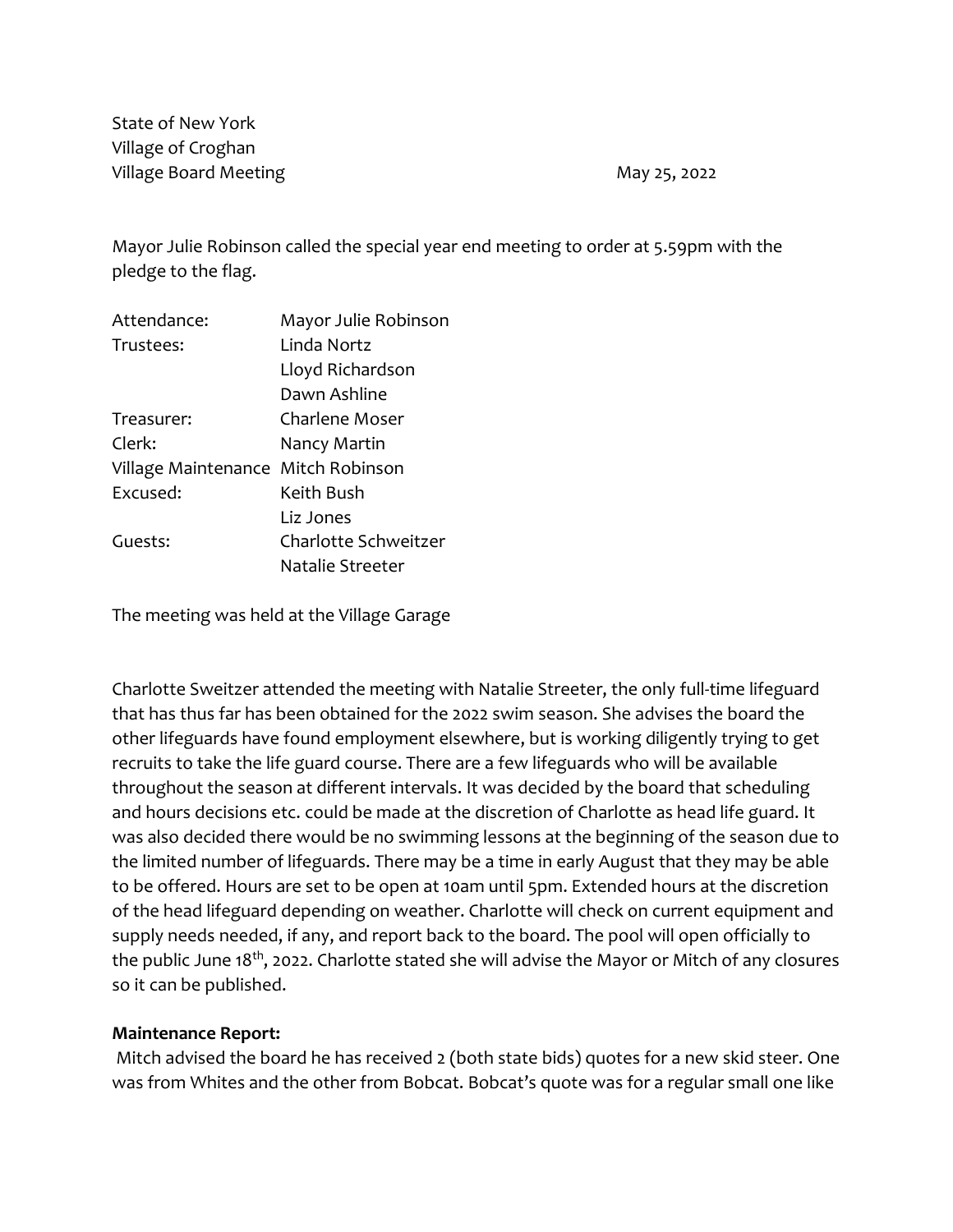the Village currently has. Price of \$49,814.28 with a trade in value of the current one at \$33,000.00 The quote from Whites for the same regular small one was \$49016.37 and with the big higher lift one at \$55,163.00. The bucket alone will be \$5000.00. The current skid steer has a leak which will be covered under warranty, and it was decided to list the current one on Auctions International when the new one is on the way. Mitch also said the Kubota's have a backup camera which is a \$1000.00 option.

Koester Associates reported back to Mitch that the quote received previously for the control panel at the village waterworks will still be honored at \$28917.21 and will include the paperless recorder. This is not a state bid. AquaLogics Systems was a higher quote and did not include the pump or recorders. There has been no response from Pierce Timmerman. Charlene suggested the clerk check General Municipal Law for quotes in excess of 20k not being a state bid.

Mitch reported on his recent attendance to Waste water training and advised the board on a notification system that was \$1.49 per meter per year. It would have an app for a smartphone to advise water customers to boil water or that there would be a shut off etc. It will be discussed further at a later date.

The new score board has arrived and has been reported as being fabulous!

Water plant timber bid was advertised in the Lowville Journal and Republican and only one bid was received. It will be awarded to Widrick's Forest Products in the amount of \$600.00

# **Clerk Report**

The Clerk reported on the Key Bank Credit Card. A new account needs to be set up for the Village Cards as the current account has the previous mayor as Guarantor and it cannot be removed. The new account paperwork has been completed and it will be all set up before the current cards are deactivated. There will only be 3 cards initially issued (Mayor, Treasurer and Clerk) and then the clerk can add any others that need access to the village credit account.

In a motion by Trustee Dawn Ashline seconded by Trustee Linda Nortz with all in favor the minutes of May 5, 2022 were accepted as written.

2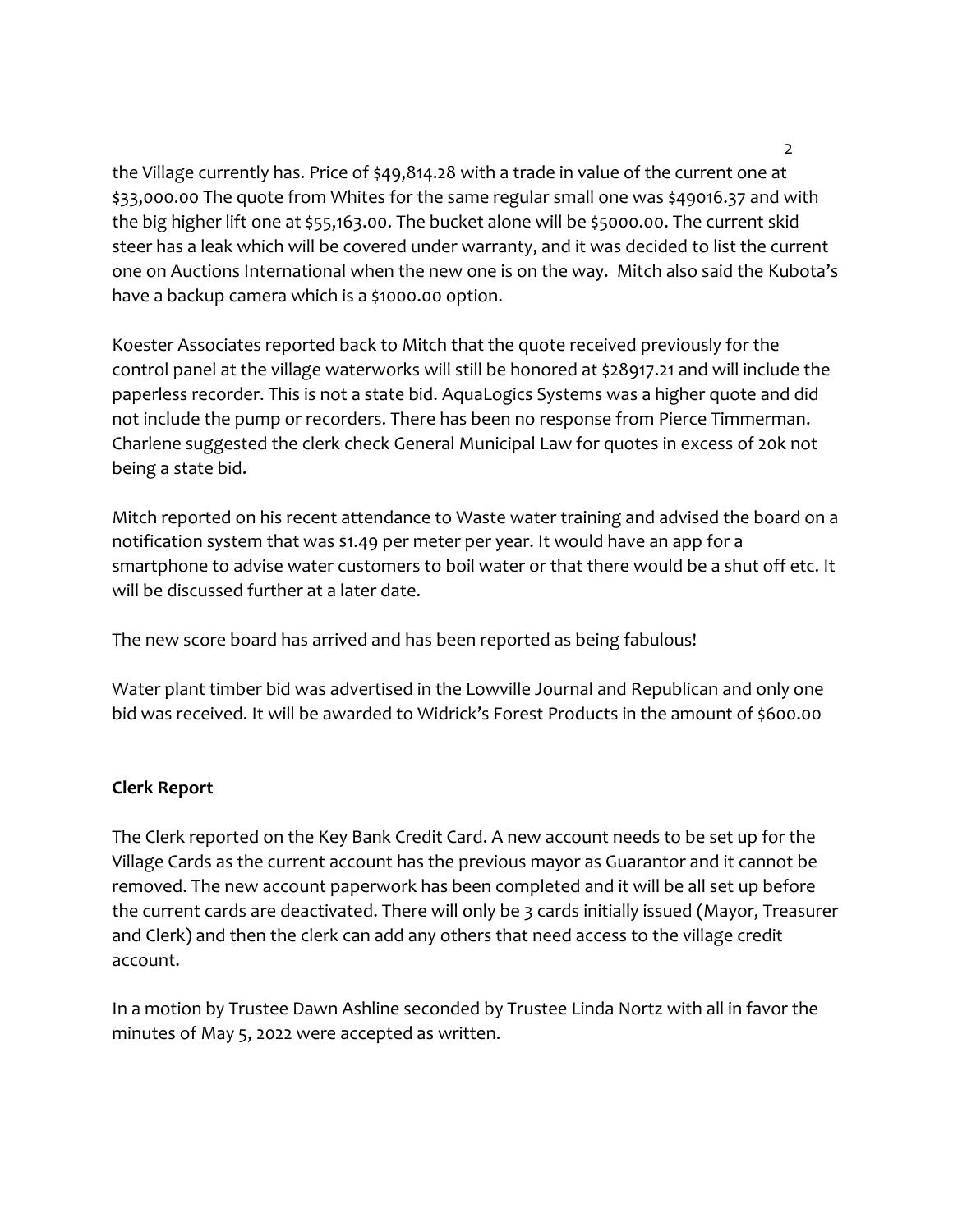## **Mayor's Report** 3

Mayor Robinson discussed the summer help for the village and it was agreed upon to advertise for part time summer help as it takes at least 3.5 days just to do mowing in the village.

Bruce Tabolt questioned again what the village was going to do with his drainage issues. It was decided Julie will contact Bruce and advise him to do what he needs to do; the village will do nothing. If there are issues created for the village in him doing whatever needs to be done the village will take care of that.

The intermunicipal agreement was discussed and Julie advised the board there is no charge to the village but it has to go before the legislators and agreed upon by all.

Food Truck Friday will be at the Village Park on July 8, 2022. Brittney Davis, who is in charge will do a walk thru with Mitch regarding garbage can placement, and what would need to be set up and taken down. She will make sure all safety issues are covered. She was advised she could place a banner at the park and it was decided by the 1<sup>st</sup> base side of the ball field would make it more visible to more potential attendees.

## **Trustee Report**

Trustee Dawn Ashline and her husband Allen purchased and donated to the village an 1894-1897 Miller House Hotel Register book on the wooden swivel base it rested on at the Miller House. It is an amazing item and the village is very pleased to have it as part of their history. Huge thanks to Dawn and Allen!

Trustee Ashline also advised the board the Historical Plaque information still has not been received but she did give a deadline of the end of June.

## **Treasurer's Report**

In a motion made by Trustee Ashline, seconded by Trustee Richardson with all in favor the treasurer may make the following transfers.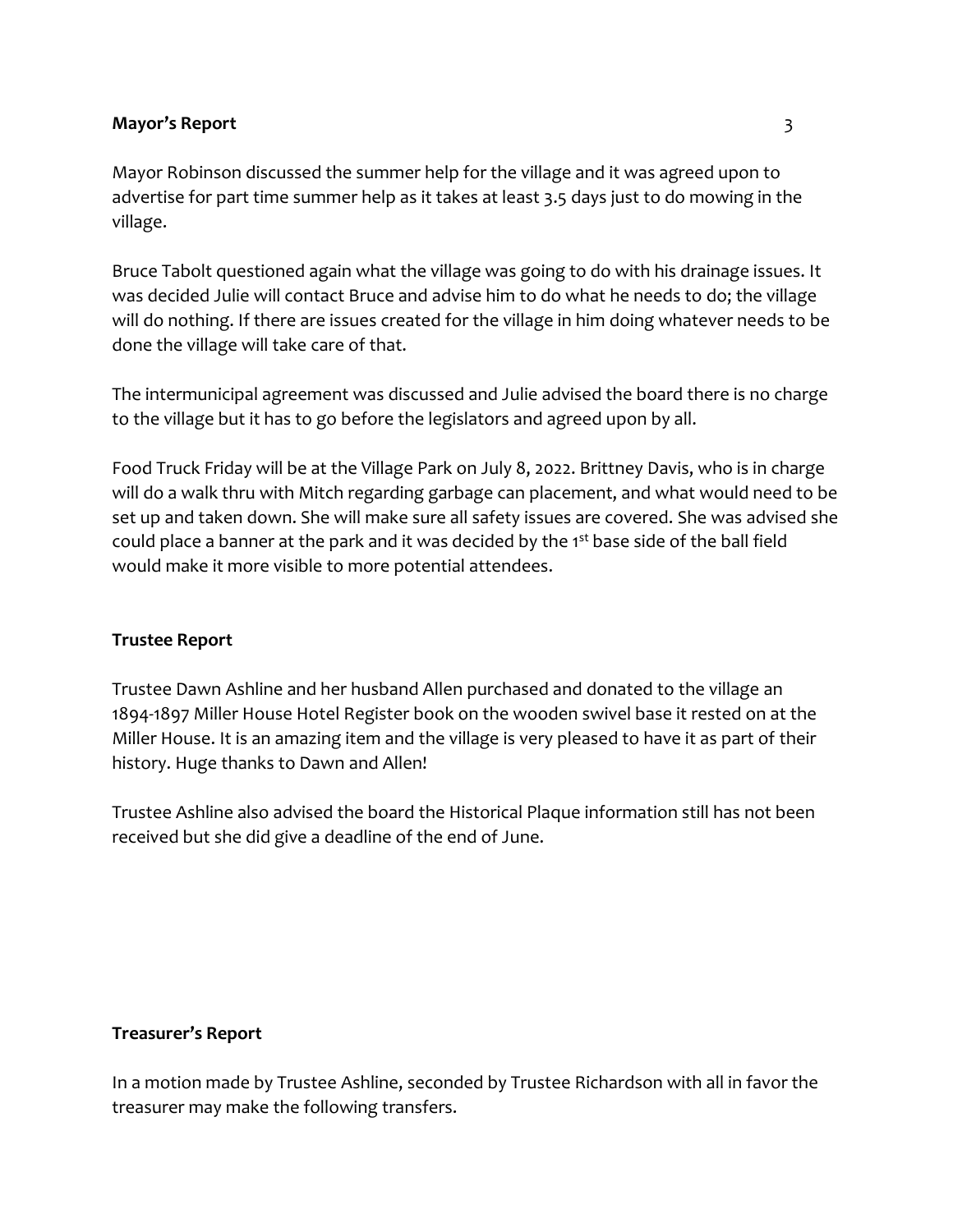#### *Abstract No. 12* 4

### *General Fund*

#### TRANSFER:

\$777.00 from G-1990.4 to G-8130.44 \$240.00 from A-1990.4 to A-1010.1 \$80.00 from A-1620.41 to A-1620.42 \$26.00 from A-1620.41 to A-1620.43 \$410.00 from A-1640.41 to A-1640.4 \$113.00 from A-1990.4 to A-1910.4 \$86.00 from A-1640.13 to A-5110.1 \$42.00 from A-1640.13 to A-7140.1 \$3802.00 from A-7140.21 to A-7140.2 \$369.00 from A-7140.43 to A-7140.412 \$150.00 from A-7140.43 to A-7140.42 \$64.00 from A-7410.421 to A-7410.41 \$36.00 from A-1990.4 to A-7510.4

#### *WATER FUND*

### TRANSFER:

\$539.00 from F-1990.4 to F-8320.41

*Sewer Fund*

### TRANSFER:

\$85.00 from G-8120.13 to G-8130.1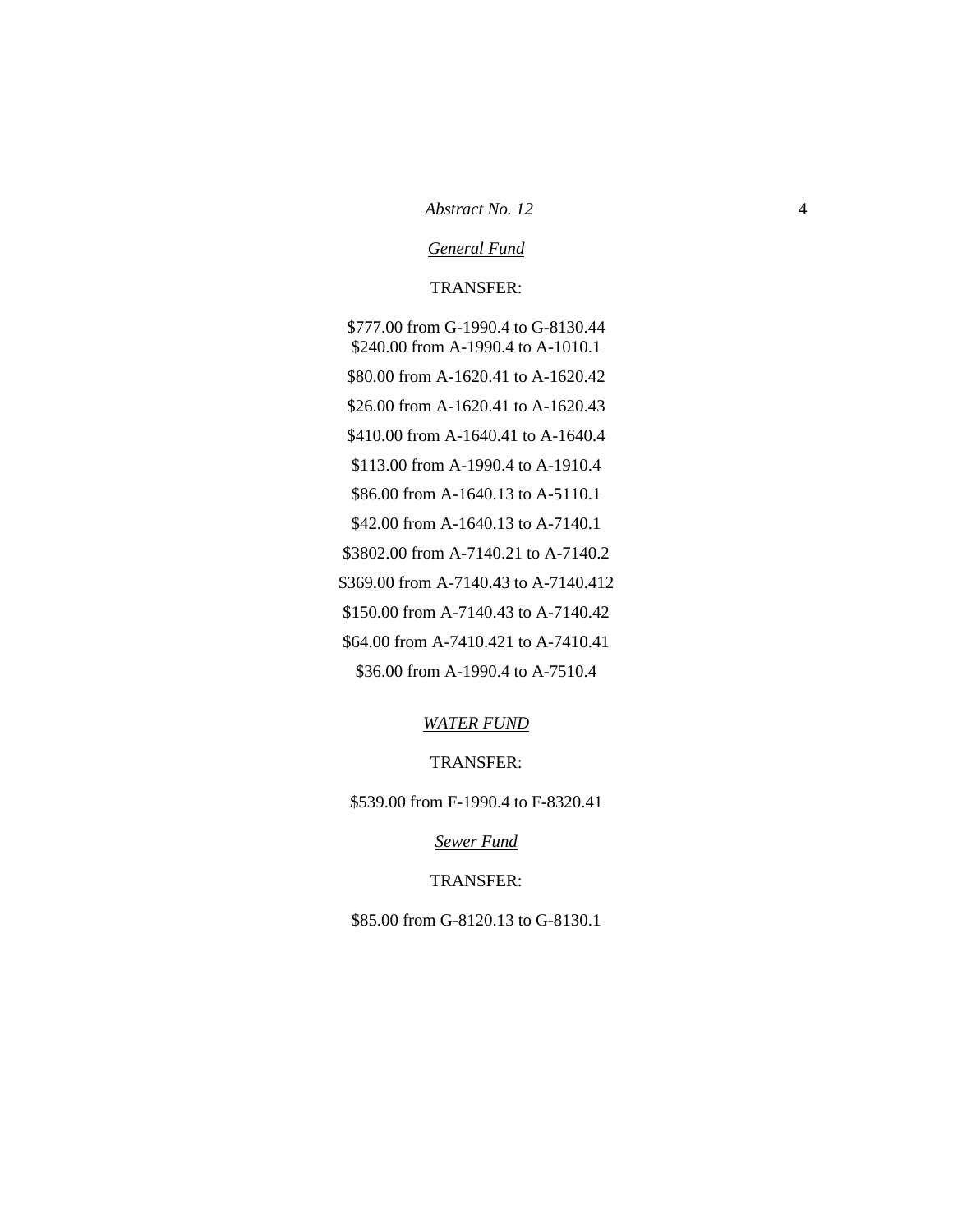The bills were reviewed and, in a motion, made by Trustee Linda Nortz and seconded by Trustee Dawn Ashline to pay the bills as presented with all in favor, motion approved.

| General Fund #13  | Vouchers 273-289 | \$\$5780.37 |
|-------------------|------------------|-------------|
| General Fund #13A | Vouchers 290-291 | \$1626.86   |
| General Fund 13B  | Vouchers 292-293 | \$283.08    |
| Water Fund #13    | Vouchers 109-114 | \$524.09    |
| Sewer Fund #13    | Vouchers 107-111 | \$1169.06   |
| Sewer Fund #13A   | Vouchers 112-113 | \$1499.70   |

Charlene presented the board with resolution 2022-3 for review to amend the budget. In a motion made by Trustee Ashline and seconded by Trustee Nortz, with all in favor passed as follows:

## **RESOLUTION 2022-2**

Amend 2021-2022 Budget –May 25,2022

## Introduced by Treasurer Charlene Moser

**WHEREAS**, The Village of Croghan has received revenue in the amount of \$5,000.00 from Pratt Northam for Music at the Mansion Project. This project is planned for Summer, 2022, which is in fiscal year 2022-2023. One concert was held on May 7, 2022, which is in the current fiscal year.

**THEREFORE, be it RESOLVED** that the Treasurer is instructed to amend the Budget for Fiscal Year 2021-2022 to increase the revenue for account code A-2189 Other Home and Community Income from \$0.00 to \$500.00. This action will increase the total Revenue for the General Fund to \$293,722.00.

**Be it further RESOLVED** that the Treasurer is instructed to amend the Budget for Fiscal Year 2021-2022 to increase the expenditure amount for account code A-7550.4 Celebrations Contractual Expense by \$500.00 from \$100.00 to \$600.00. This action will increase the total Expenditures for the General Fund to \$293,722.00.

**Now, Therefore Be It RESOLVED**, that this resolution take effect immediately.

Treasurer Moser also discussed the year end savings accounts and advised the board that there will be transfers for only water and sewer, none will be done for the general fund. Charlene also requested a motion to have signatures updated for the savings accounts and